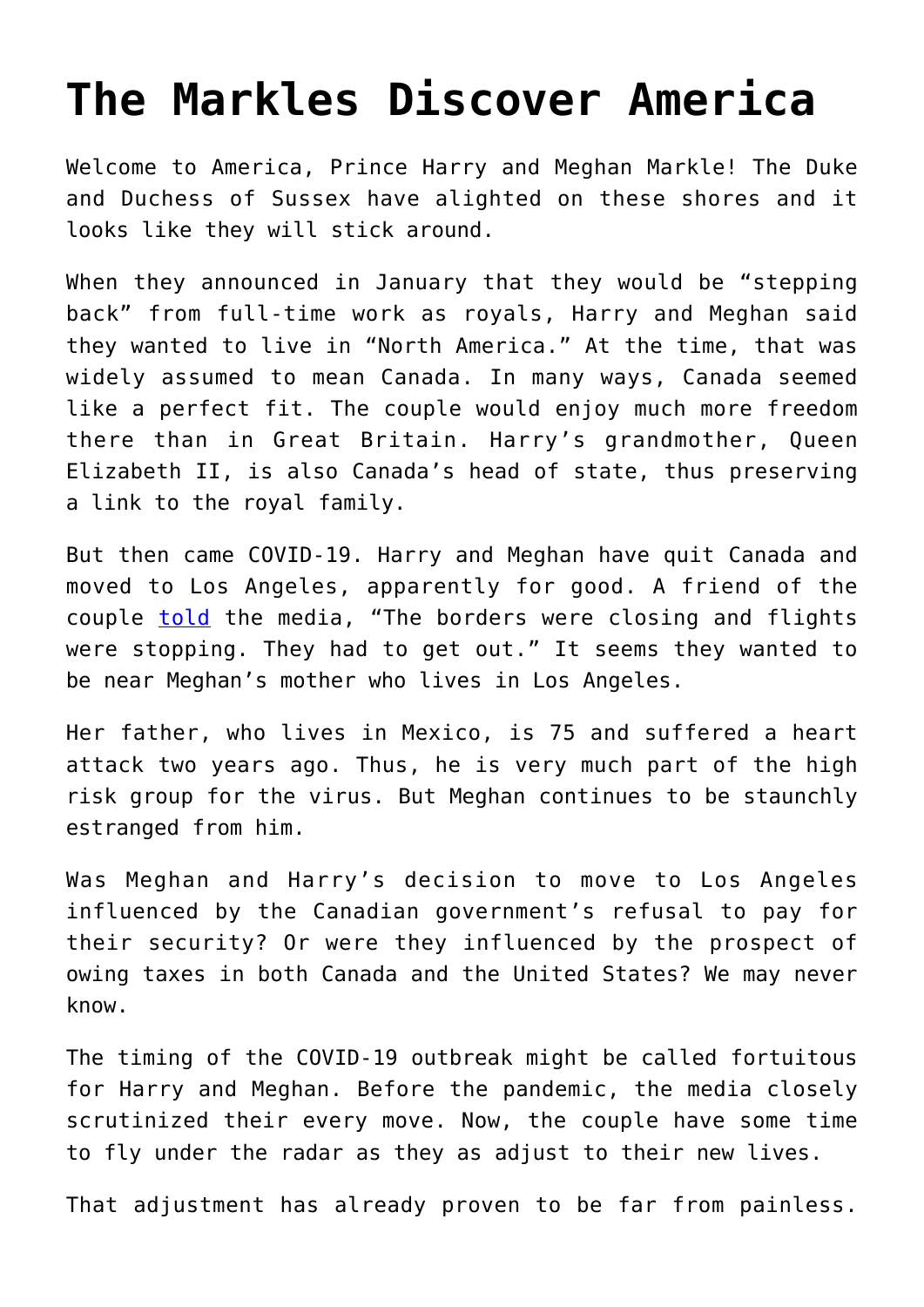Harry was [duped](https://www.theguardian.com/uk-news/2020/mar/11/prince-harry-tricked-into-megxit-revelations-by-fake-greta-thunberg) on a phone call by two Russian pranksters posing as Greta Thunberg and her father. He made extraordinarily unguarded comments about America's president. "I think the mere fact that Donald Trump is pushing the coal industry so big in America, he has blood on his hands," Harry said.

The call would have been a massive news story if the whole world had not been focused on the virus instead. Harry may yet find himself missing royal life. It had many constraints, but he was zealously protected by experienced palace staff. In an[interview,](https://www.theguardian.com/uk-news/2020/mar/12/prince-harry-thought-he-was-talking-to-greta-thunberg-russian-pranksters-claim) the Russian pranksters said they could not believe how easy it was for them to pull off their hoax. No one bothered to verify their identity.

One person who is paying attention to Harry and Meghan's arrival in the United States is President Trump. He took time from his busy schedule of dealing with the pandemic to [Tweet](https://twitter.com/realDonaldTrump/status/1244338645198352386):

"I am a great friend and admirer of the Queen & the United Kingdom. It was reported that Harry and Meghan, who left the Kingdom, would reside permanently in Canada. Now they have left Canada for the U.S. however, the U.S. will not pay for their security protection. They must pay!"

While Trump is a deeply divisive figure, he may finally have expressed an opinion everyone agrees on. Two millionaires – who chose to walk away from royal duties so they could earn millions more – do not deserve to be protected at taxpayer expense. In America, it is every man for himself.

Alexis de Tocqueville [pinpointed this mindset](https://www.amazon.com/gp/product/0226805360/ref=as_li_qf_asin_il_tl?ie=UTF8&tag=intelltakeo0d-20&creative=9325&linkCode=as2&creativeASIN=0226805360&linkId=5b167adc955d7b63feffab8064dfe631) as the difference between aristocratic nations and democratic ones like America:

"As social conditions become more equal, the number of persons increases who, although they are neither rich nor powerful enough to exercise any great influence over their fellows, have nevertheless acquired or retained sufficient